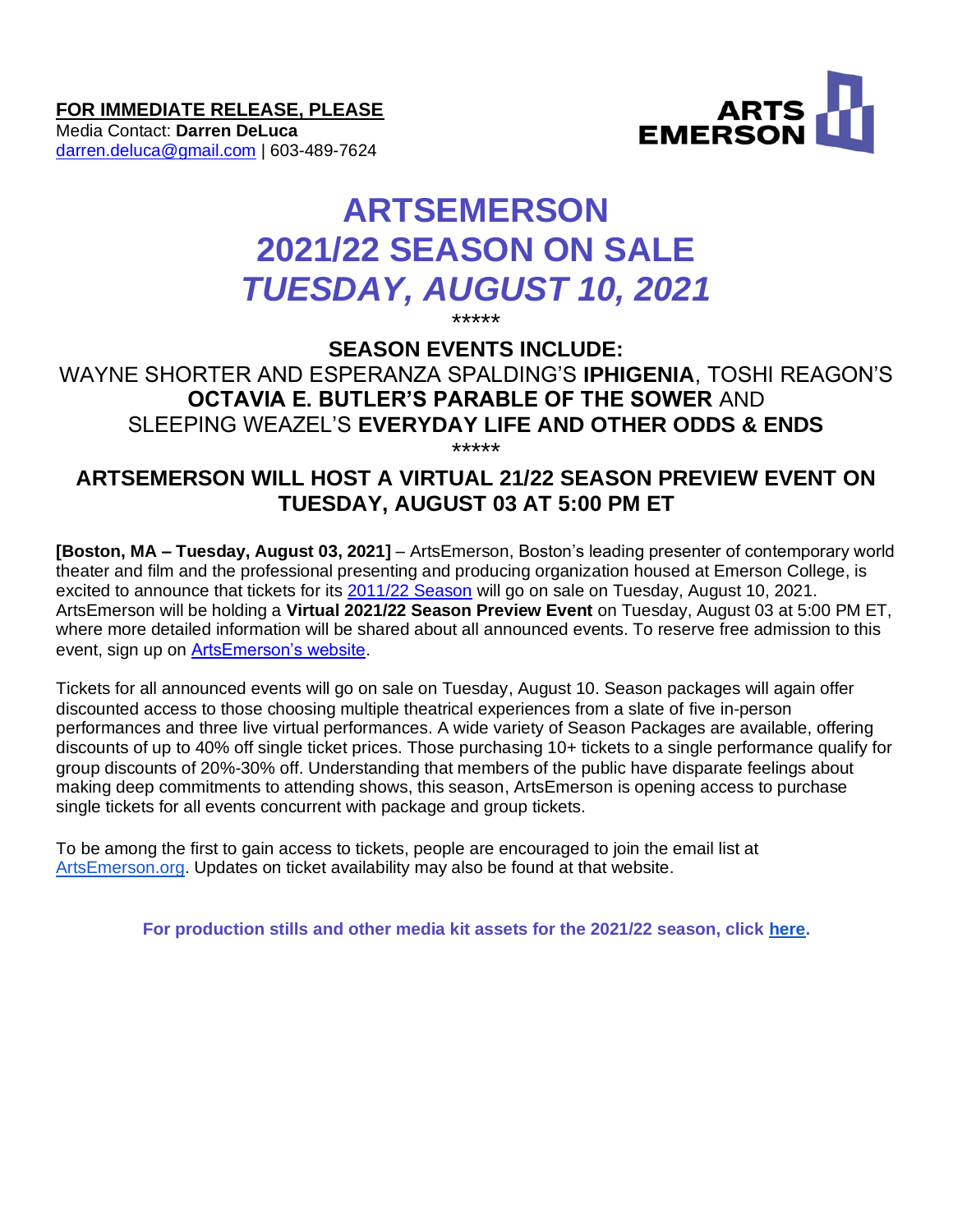#### **VIRTUAL 21/22 SEASON PREVIEW EVENT**

August 03, 2021 at 5:00PM ET **SEASON PREVIEW EVENT** ArtsEmerson Virtual Live Event ArtsEmerson's Virtual Venue **Free Registration available [here.](https://artsemerson.org/Online/seatSelect.asp?createBO::WSmap=1&BOparam::WSmap::loadBestAvailable::performance_ids=62B323EF-CD91-4309-ADE3-B057766406E6)**

Join Executive Director, David C. Howse, along with special guests, as ArtsEmerson shares more information about the recently-announced programming that will be part of the 21/22 Season.

#### **SEASON KICK-OFF CELEBRATION -- FREE ON-DEMAND STREAMING**

October 05 – 17, 2021 **OUT OF ORDER** The 7 Fingers Virtual On-Demand Event ArtsEmerson's Digital Venue

**Out of Order** is set in a time when theatres are empty, meeting places and cultural venues are no longer permitted, and physical contact is prohibited. Artists are forced to meet secretly in forsaken spaces. Spread out across this post-apocalyptic setting, ten gloved and masked characters scrutinize one another, prepare, approach, and avoid contact. Coming from all walks of life, these forgotten acrobats cling to their vocation as best they can. In this nod to thespian traditions, the troupe plays with the notions of bourgeoisie, poverty, power and pleasure. Tongue firmly in cheek, **Out Of Order** is a look at the social balance between raw animal instinct and the elevation of minds, bodies and souls in an educated and conformed society.

#### **21/22 THEATRE SEASON EVENTS**

November 12 – 13, 2021 **IPHIGENIA** (WORLD PREMIERE) esperanza spalding & Wayne Shorter Live In-Person Event Emerson Cutler Majestic Theatre

With music by Wayne Shorter and a libretto by esperanza spalding **Iphigenia** is not an adaptation of the Greek myth as much as it is an intervention into myth-making itself, and an intervention into opera as we know it. Classical and jazz forms collide in a full orchestral score that features Shorter's groundbreaking method of symphonic improvisation, with his venerated quartet at the center. Spalding's libretto is deeply poetic and then suddenly radical – Iphigenia is multiplied, her identity is fractured and shared until the stage is occupied by a chorus of her. The performance will also feature esperanza spalding and members of the Wayne Shorter quartet, in addition to a chamber orchestra, 8 principal singers and a chorus.

November 16 – 21, 2021 **ZOO MOTEL** Thaddeus Phillips / Steven Dufala Live Virtual Event ArtsEmerson's Digital Venue

A live interactive theatrical event created for the here and now from the studio of theatre director, designer and performer Thaddeus Phillips where he and artist Steven Dufala have transformed the studio into a magical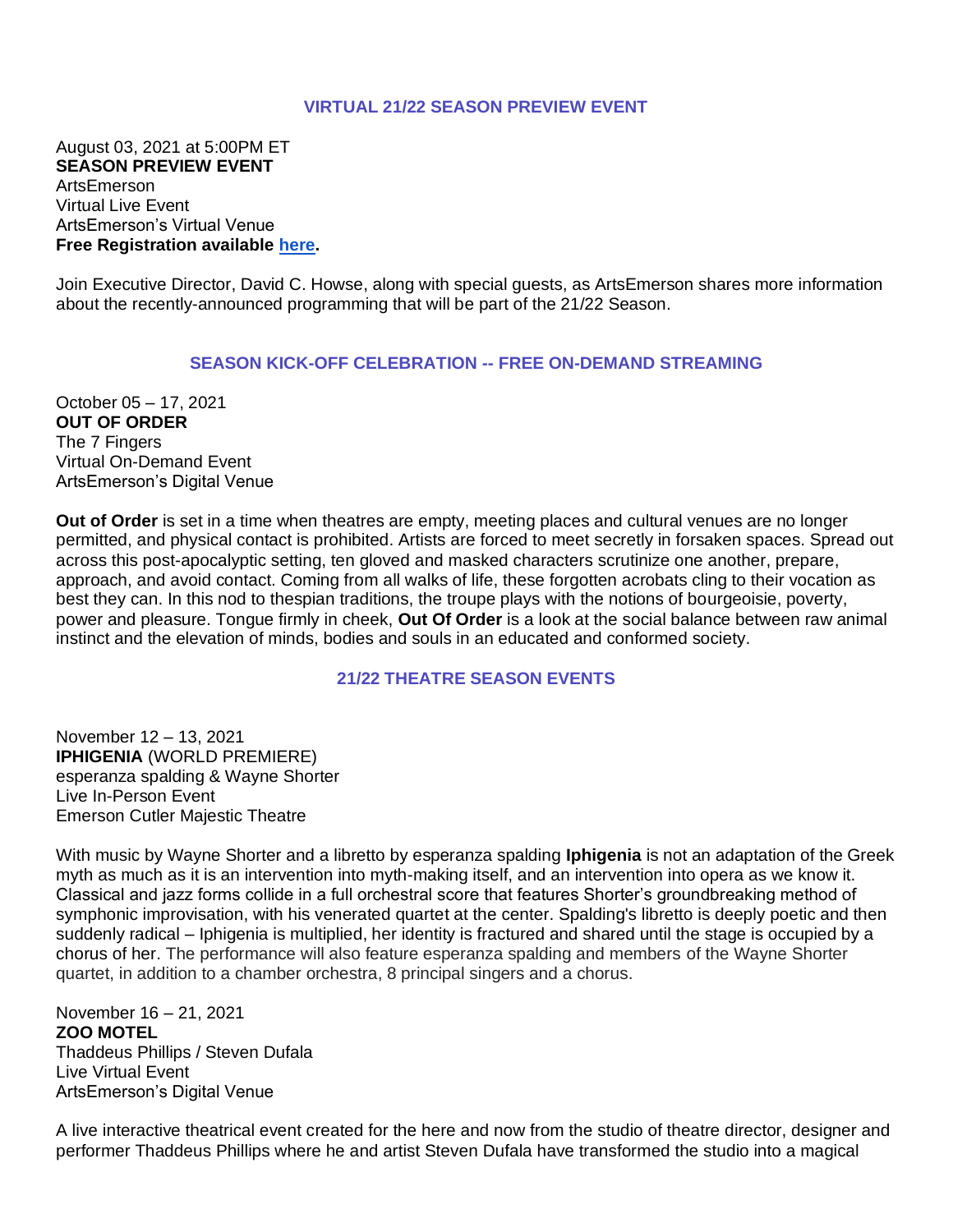motel room where time stops, mysterious and illuminating stories emerge from across the globe & analog objects take on their own potent meaning.

December 07 – 12, 2021 **WHITE RABBIT RED RABBIT** Nassim Soleimanpour Live Virtual Event ArtsEmerson's Digital Venue

Forbidden to leave his country, playwright Nassim Soleimanpour distilled the experience of an entire generation in a wild, utterly original play. **White Rabbit Red Rabbit** is a work about contemporary Iran and of Nassim's generation.

February 17 – 20, 2022 **OCTAVIA E. BUTLER'S PARABLE OF THE SOWER** Toshi Reagon Live In-Person Event Emerson Cutler Majestic Theatre

Returning to ArtsEmerson as a fully realized staged production after its sold-out 2017 concert experience, **Octavia E. Butler's Parable of the Sower** brings together over 30 original musical anthems and requiems drawn from 200 years of black music to adapt Octavia E. Butler's sci-fi, Afrofuturist masterpiece for the stage.

March 12 – 27, 2022 **EVERYDAY LIFE AND OTHER ODDS AND ENDS** WORLD PREMIERE Sleeping Weazel Live In-Person Event Emerson Paramount Center

Interdisciplinary playwright Charlotte Meehan has written **Everyday Life and Other Odds and Ends** as interlocking tragicomic scenes of three diversely cast couples facing progressing Parkinson's disease. These scenes unfold in tandem with onscreen doctors, therapists, and others speaking directly to the audience while the couples onstage enact hilarity, pain, struggle, and little triumphs of will set against the onslaught of disease. **Everyday Life**, above all, is an ode to love.

April 13 – 24, 2022 **BURGERZ** Travis Alabanza / Hackney Showroom Live In-Person Event Emerson Paramount Center

After someone threw a burger at them and shouted a transphobic slur, performance artist Travis Alabanza became obsessed with burgers. How they are made, how they feel, and smell. How they travel through the air. How the mayonnaise feels on your skin. This show is the climax of their obsession – exploring how trans bodies survive and how, by them reclaiming an act of violence, we can address our own complicity.

May 11 – 22, 2022 **SEA SICK** Alanna Mitchell / The Theatre Centre Live In-Person Event Emerson Paramount Center AND Live Virtual Event on May 20, 2022 @ 8:00PM